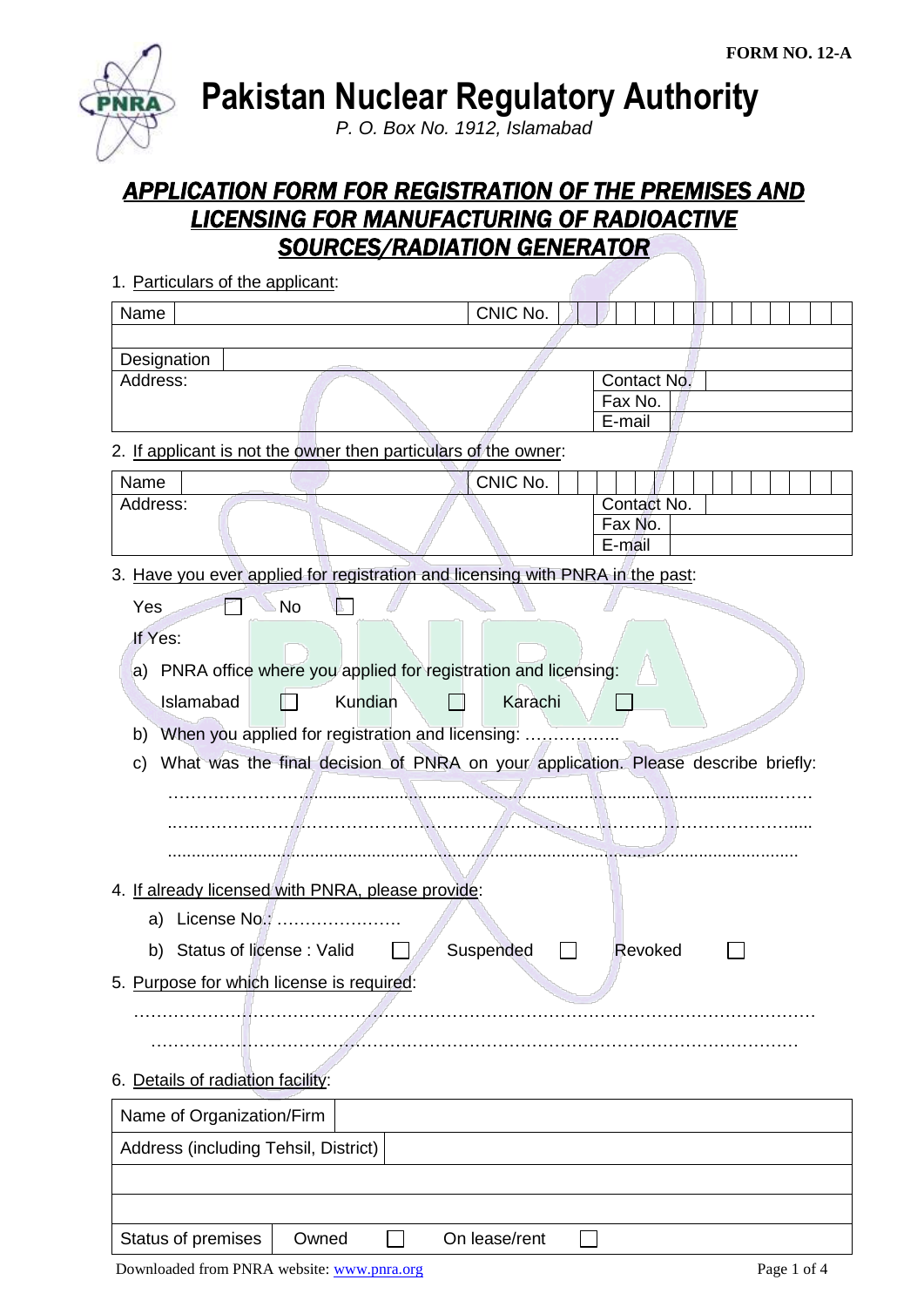## 7. Specifications of Radioactive Material/Radiation Generator:

#### a) Sealed Radioactive Sources (SRS)/Unsealed Radioactive Source (USRS)

| Type of Radioactive<br>Source (SRS/USRS) | Radionuclide(s) | Physical<br>Form | Chemical<br>Form | Maximum<br>amount<br>that will be processed<br>per batch | Use<br>0f<br>source |
|------------------------------------------|-----------------|------------------|------------------|----------------------------------------------------------|---------------------|
|                                          |                 |                  |                  |                                                          |                     |
|                                          |                 |                  |                  |                                                          |                     |
|                                          |                 |                  |                  |                                                          |                     |
|                                          |                 |                  |                  |                                                          |                     |
|                                          |                 |                  |                  |                                                          |                     |

## b) Radiation Generator (Diagnostic X-ray machine/CT Scanner/Baggage Scanner etc.)

| Type of Equipment | Maximum Current (mA) | Maximum Voltage (kV)   Use of Equipment |  |
|-------------------|----------------------|-----------------------------------------|--|
|                   |                      |                                         |  |
|                   |                      |                                         |  |
|                   |                      |                                         |  |
|                   |                      |                                         |  |
|                   |                      |                                         |  |

## 8. Particulars of Radiation Protection Officer(s)/Radiation Worker(s) etc.:

| <b>Name</b> | Designation   CNIC No. | Age | Qualification | Experience/Training |
|-------------|------------------------|-----|---------------|---------------------|
|             |                        |     |               |                     |
|             |                        |     |               |                     |
|             |                        |     |               |                     |
|             |                        |     |               |                     |
|             |                        |     |               |                     |

## 9. Details of available Personal Protective Equipment (PPE):

………………………………………………………………………………………………………... …............................................................................................................................................

## 10. Arrangements for safe and secure storage of radioactive source(s):

………………………………………………………………………………………………………..

## 11. Arrangements for personal dose monitoring:

- a) Type of Dosimeter (Film/TLD etc.): ....................................................................
- b) Dosimetry Service Provider Name: ....................................................................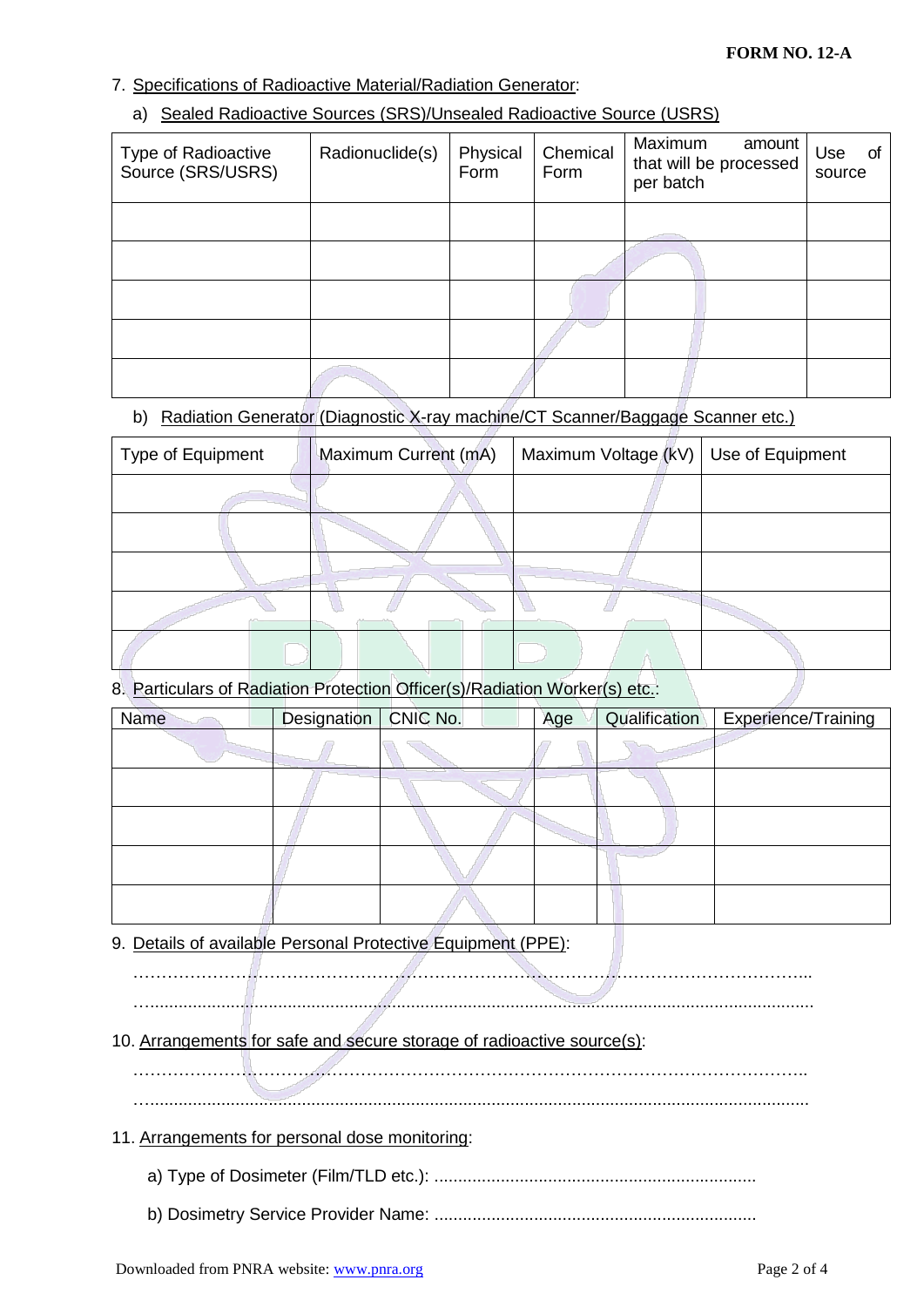c) Frequency of Dosimeter Exchange for Dose Assessment: ................................

#### 12. Radiation monitoring equipment:

| Type of<br>Instrument | Sr./ID.<br>No. | Model<br>No. | Manufacturer | Radiation<br>Detected | Energy &<br>Dose<br>Range | Purpose<br>οf<br>Monitoring | Date of<br>Calibration |
|-----------------------|----------------|--------------|--------------|-----------------------|---------------------------|-----------------------------|------------------------|
|                       |                |              |              |                       |                           |                             |                        |
|                       |                |              |              |                       |                           |                             |                        |
|                       |                |              |              |                       |                           |                             |                        |
|                       |                |              |              |                       |                           |                             |                        |

#### 13. License Fee Information:

a) License fee may be submitted via **Askari Bank** (All branches). The Askari bank challan may be obtained from respective Regional Directorate or may be downloaded from:<https://www.pnra.org/bankChalan.asp>

OR

b) License fee may be submitted via Pay Order/Bank Draft in favor of **"Director Finance PNRA, Islamabad".** In this case, please provide the following details:

I, hereby, affirm that all the particulars given above are correct to the best of my knowledge and belief and I undertake to abide by the provisions of PNRA Ordinance - 2001, Regulations for the Licensing of Radiation Facility (ies) other than Nuclear Installation(s) -PAK/908, all other applicable PNRA Regulations, imposed license conditions and directives issued by the Authority from time to time including any guidelines or amendments/revisions issued thereto.

|            | Signature of the Owner:                                                                                                                                                                                                                                                                        | Signature of the Applicant: |                                        |                                                                   |  |
|------------|------------------------------------------------------------------------------------------------------------------------------------------------------------------------------------------------------------------------------------------------------------------------------------------------|-----------------------------|----------------------------------------|-------------------------------------------------------------------|--|
|            | Dated:                                                                                                                                                                                                                                                                                         |                             | Dated:                                 |                                                                   |  |
|            |                                                                                                                                                                                                                                                                                                | Seal of Office:             |                                        |                                                                   |  |
|            |                                                                                                                                                                                                                                                                                                |                             |                                        |                                                                   |  |
|            | Please check the following documents are attached/submitted:                                                                                                                                                                                                                                   |                             |                                        |                                                                   |  |
| iii.<br>V. | i. Copy of CNIC of Applicant<br>ii. Copy of CNIC of Owner (if applicant is not the owner)<br>Copy of CNIC(s) of all Radiation Worker(s)<br>iv. Copy of Ownership/Lease Documents<br>Experience/Training Certificate(s) of Radiation Worker(s)<br>vi. Pay Order/Bank Draft/Copy of Bank Challan |                             | Yes<br>Yes<br>Yes<br>Yes<br>Yes<br>Yes | No.<br>No.<br>N <sub>o</sub><br><b>No</b><br>N <sub>o</sub><br>No |  |

## **Manufacturers of Radioactive Materials/Sources**

- i. Safety Analysis Report (SAR) No Yes No
- ii. Radiation Protection Program (RPP)  $Yes \tN$  No
- iii. Radiation Emergency Plan  $(REF)$   $Yes$  No

Downloaded from PNRA website: [www.pnra.org](http://www.pnra.org/) Page 3 of 4